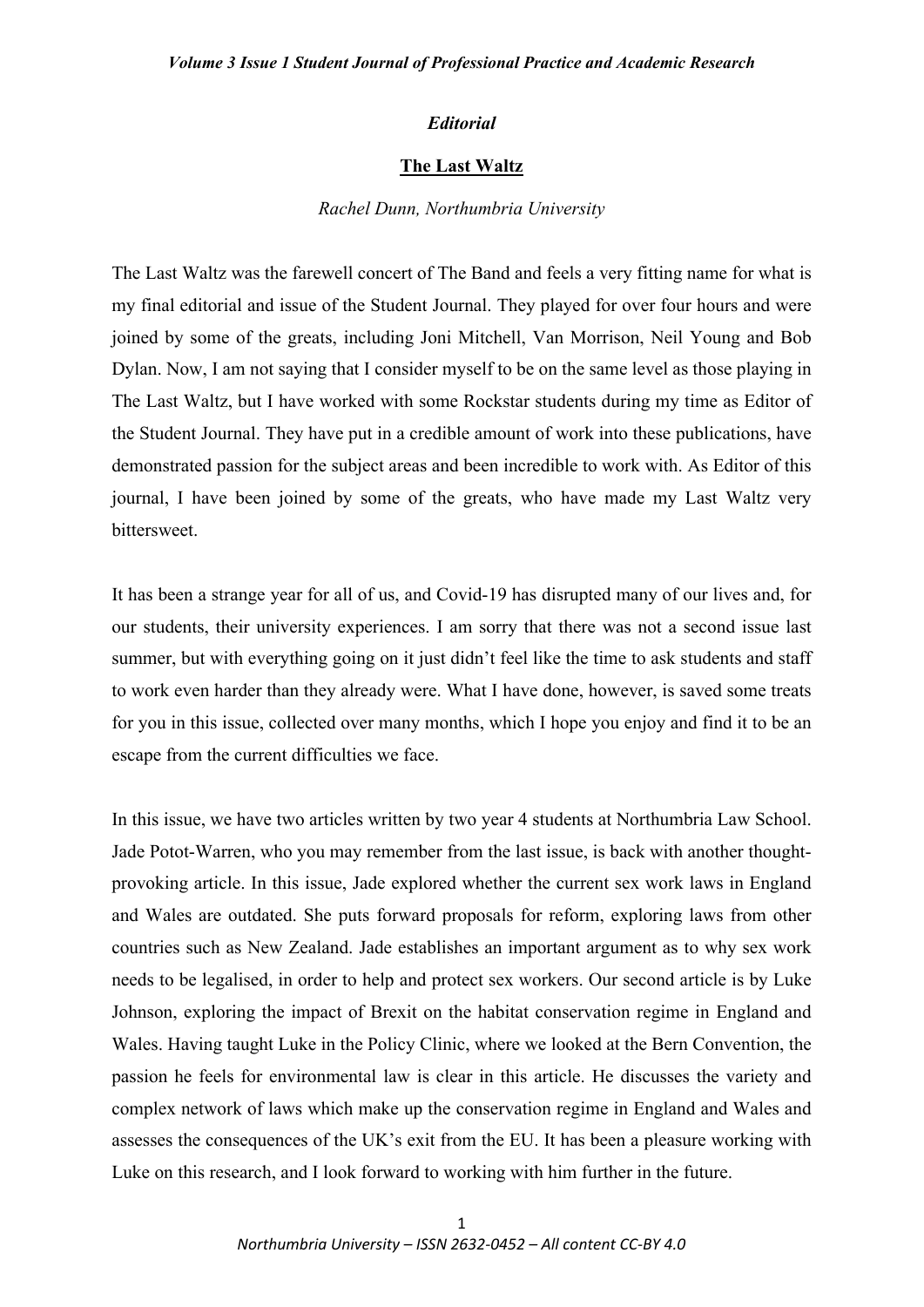# *Volume 3 Issue 1 Student Journal of Professional Practice and Academic Research*

There are three dissertations in this final issue, all from Northumbria Law School graduates. These students produced some excellent research. Since graduating they have been kind enough to share their dissertation advice with current students who are starting their own dissertation journeys.

Our first dissertation is by Nathan Maddison, who undertook a legal history dissertation, which involved him engaging with the Tyne and Wear Archives. His curiosity in coal mines started at a young age when he read Roy Thompson's *How Long did the Ponies Live? The Story of the Colliery at Killingworth and West Moor*. Nathan focuses on the Government Inspectors who would visit collieries, considering the extent to which they were a '*panacea for the 'evils' associated with the coal mining in the United Kingdom during the nineteenth century.'* It is an amazing body of work and a pleasure to read.

Sophie Quince's dissertation explores the law surrounding responsibility and accountability for Autonomous Weapons Systems (AWS), arguing that the laws are insufficient and, at an international level, are not equipped to deal with the challenges posed by AWS. Technology is expanding fast, and Sophie highlights the need for academic discussion into the legal and ethical issues of it, specifically the appropriate use of AWS. She recognises that though there are arguments that this can *'create a more precises and humane method of warfare…others suggest that actually it creates a human rights dilemma.'* It is a great insight into how the law struggles to keep up with technological changes, and the drastic impact this can have on the world.

The final dissertation is by Daniel Hails, exploring the protection animals receive in the legal system, with a specific focus on sentencing for animal welfare offences and making the argument that sentencing for these offences needs to be reformed. Daniel explores the variety of sentences available to the courts, including custodial sentences and disqualification orders. This is a comparative dissertation, and Daniel draws upon laws and systems in other countries throughout the EU and the US, with suggestion of how England and Wales can keep up with developments across the world. He frames his research around Donaldson and Kymlicka's theory of citizenship, *Zoopolis*, outlining how citizenships status for animals could contribute to the increase of protection for this within the legal system, particularly in sentencing. This is